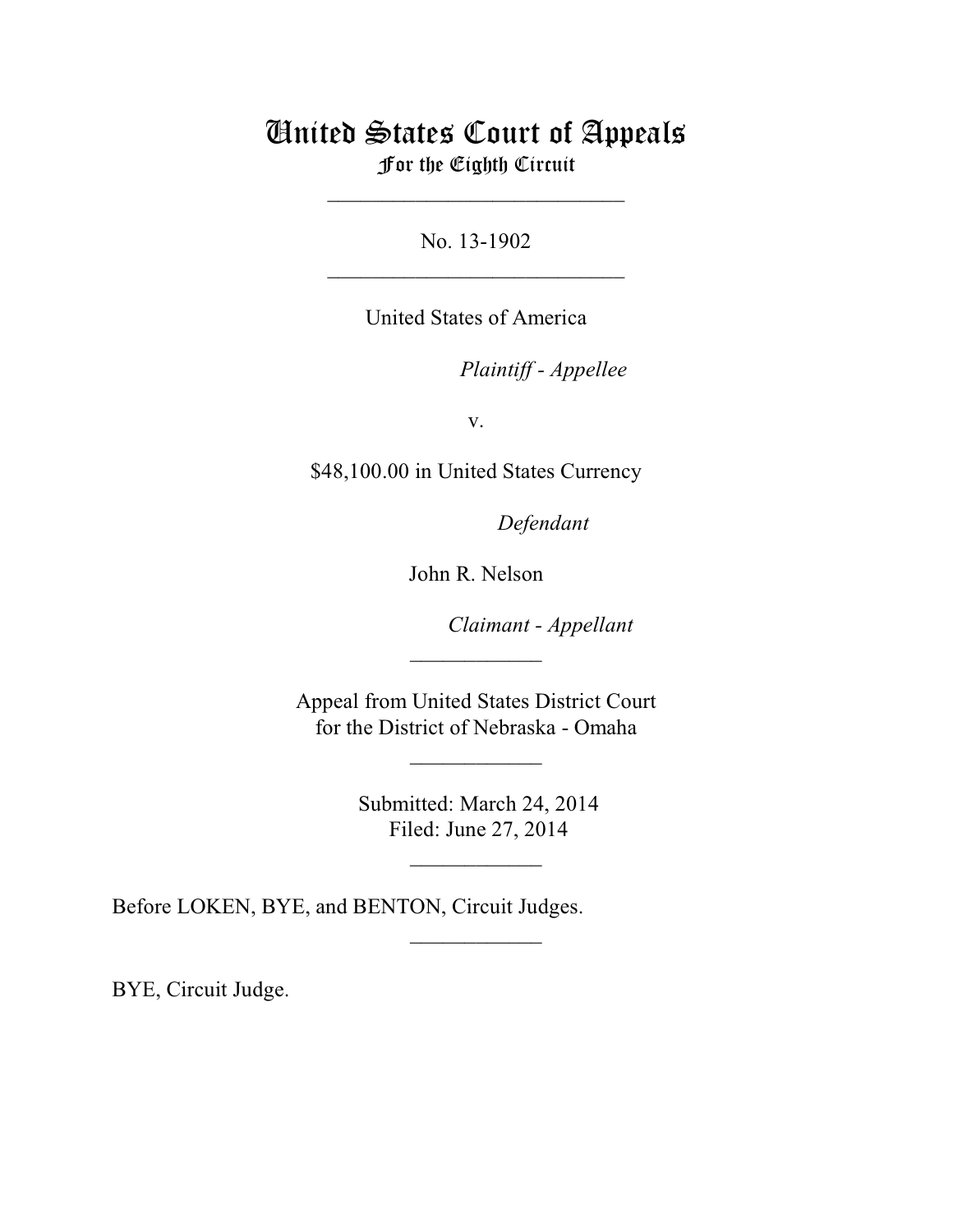Claimant John R. Nelson appeals the magistrate judge's order directing forfeiture of \$48,100.00 seized pursuant to a traffic stop. We reverse the order of forfeiture and remand with directions to dismiss the action.

I

This case stems from the seizure of currency pursuant to a lawful traffic stop which occurred on October 19, 2009. When stopped, Nelson was driving his parents' recreational vehicle (RV) east from Colorado toward his destination, his parents' home in Cedarburg, Wisconsin, a suburb of Milwaukee.

Nelson had set out for Colorado from Cedarburg several weeks earlier. Prior to the trip, Nelson, then twenty-two years old and living with his parents, had several discussions with his parents about the possibility of the trip leading to his permanent relocation toColorado. Nelson's parents expected the trip would culminate in Nelson living independently in Colorado. As the date of the trip approached, Nelson's parents gave him permission to use their RV, gifted him with a GPS device for the trip, and gave Nelson additional funds to help support him during the transition.

Nelson owned a car but chose to travel in the RV at least in part to accommodate travelling with his two dogs and avoid staying in hotels. Nelson gathered approximately \$50,000 in currency, the sum total of his savings, to bring along for the trip. Nelson disdained banks, preferring to store his savings in a small personal safe, which he brought to Colorado. Once there, Nelson purchased a backpack in which he began to keep the currency instead of the safe.

Nelson spent several weeks in Denver with friends. While there, he obtained a small amount of medical marijuana via one friend licensed to purchase such. Nelson also learned Denver has a municipal ordinance restricting the ownership of pit bulls. As one of Nelson's dogs was a pit bull, he risked the dog being seized if he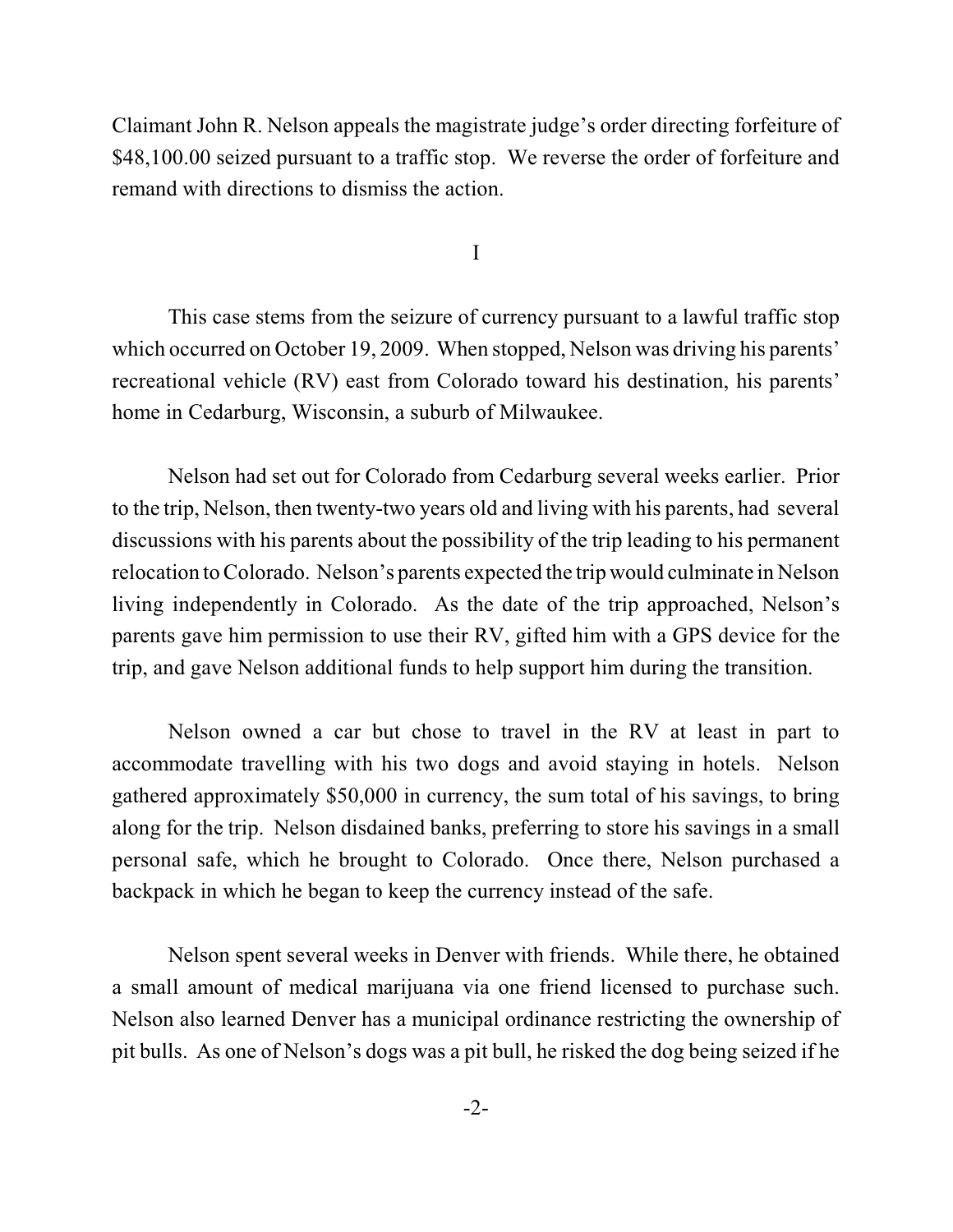decided to stay in Denver. For this and other reasons, Nelson eventually decided to return to his parents' residence in Cedarburg. A Nebraska state trooper stopped Nelson for a traffic violation while Nelson was en route.

During the stop, the trooper began to suspect Nelson was transporting a large amount of high grade marijuana. Specifically, the trooper reacted to Nelson travelling in a large, uneconomical vehicle from Denver, a marijuana transportation hub city, to Milwaukee, a distribution city. The trooper also found suspicious Nelson being nervous, under-representing his criminal history,<sup>1</sup> and falsely claiming snow boarding had been his reason for having traveled to Colorado.

After issuing Nelson a traffic citation, the trooper asked Nelson if the RV contained drugs or guns. When Nelson told himit did not, the trooper asked to search the RV. When Nelson refused permission, the officer detained him and called in a canine unit for a sniffsearch. While awaiting the canine unit, the trooper told Nelson possessing only a "personal use" amount of marijuana would merely be subject to a fine. Nelson then admitted having a small amount of marijuana in the RV. Concluding he then had probable cause to search the RV, the trooper began to do so.

Inside the RV, the officer found Nelson's backpack, which contained 2.7 grams of marijuana, a marijuana grinder, several marijuana-themed magazines, and a plastic bag containing \$48,100.00 in currency. Nelson had organized the currency into rubber band-secured bundles of same denomination bills. The smaller bundles were secured by a single rubber band into a larger bundle. The trooper also found Nelson's luggage, which, along with Nelson's clothes, contained a marijuana pipe and a glass jar containing seventeen grams of the marijuana Nelson had indirectly obtained from

<sup>&</sup>lt;sup>1</sup>Nelson did not report having been charged with an unspecified drug crime while still a minor.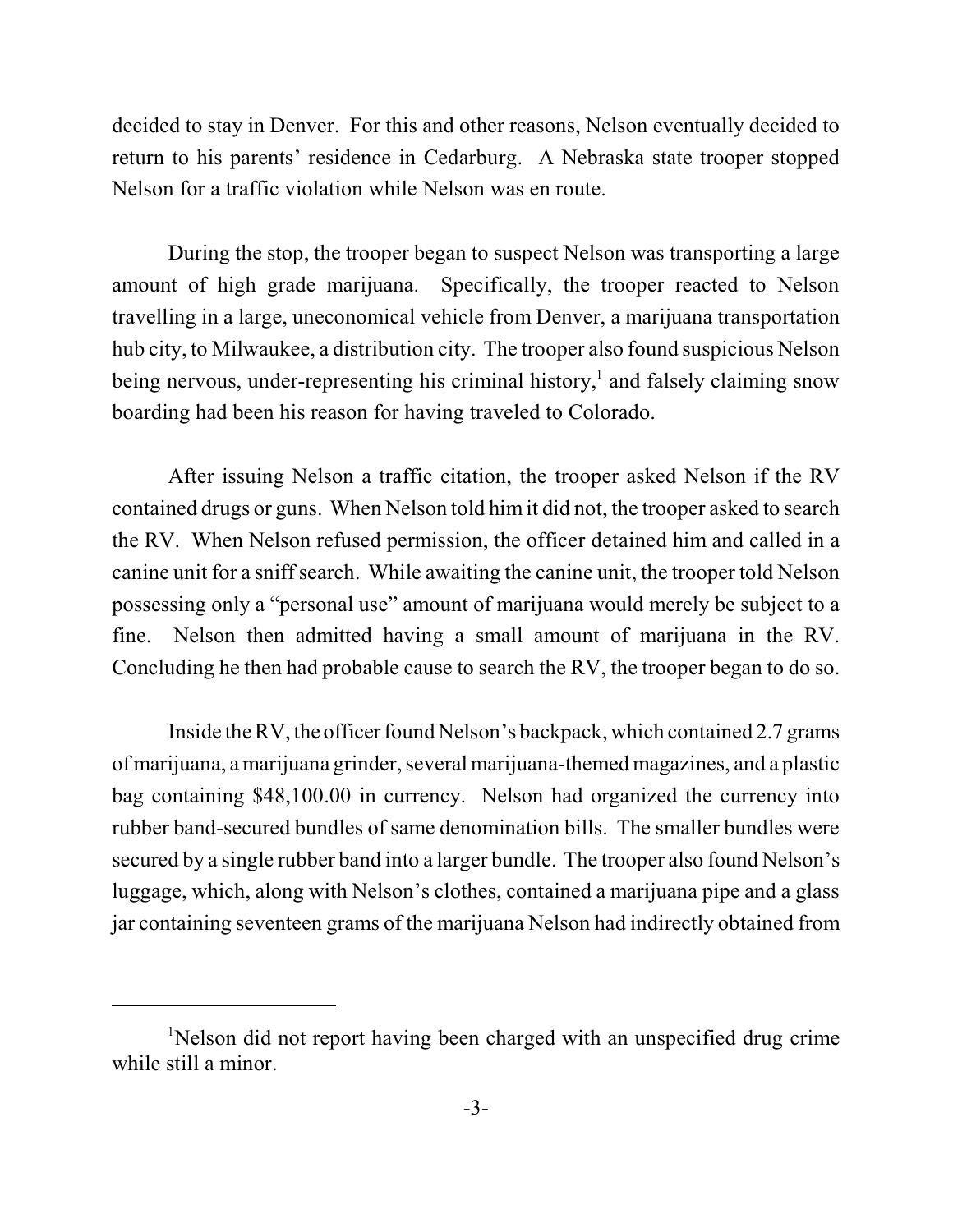a medical marijuana dispensary. The trooper found no other contraband but did find a file cabinet containing Nelson's important personal documents.

The trooper arrested Nelson, cited him for possession of marijuana, and seized the currency and Nelson's cell phone. A search of the text messages and voice mail recordings on the cell phone revealed no references to any drug transactions. Nelson was eventually released. The government then filed this action, seeking forfeiture of the \$48,100.00 for being substantially connected to drug trafficking.

At the forfeiture hearing, both Nelson and his father testified the currency had come from Nelson's earnings, the sale of bonds, Nelson's stock dividends, and monies given to Nelson by his relatives. The government conceded the currency had all come from legitimate sources but sought forfeiture on the theory Nelson had planned to use it to purchase narcotics in an unspecified transaction which for some unknown reason had not occurred. The government provided no affirmative evidence of the transaction.

Adopting the government's theory, the magistrate judge concluded it was more likely than not the \$48,100.00 was subject to forfeiture for being substantially connected to a planned, but unconsummated, drug transaction. Nelson appeals, challenging the magistrate judge's conclusion.

## II

On appeal, Nelson contends the evidence did not support the magistrate judge's conclusion the currency was substantially connected to an intended drug transaction. On review of an order of forfeiture, "[w]e review any predicate factual findings for clear error, but the ultimate conclusion as to whether those facts establish a substantial connection between seized currency and a narcotics transaction is a mixed question of law and fact that we review de novo." United States v. \$124,700 in U.S.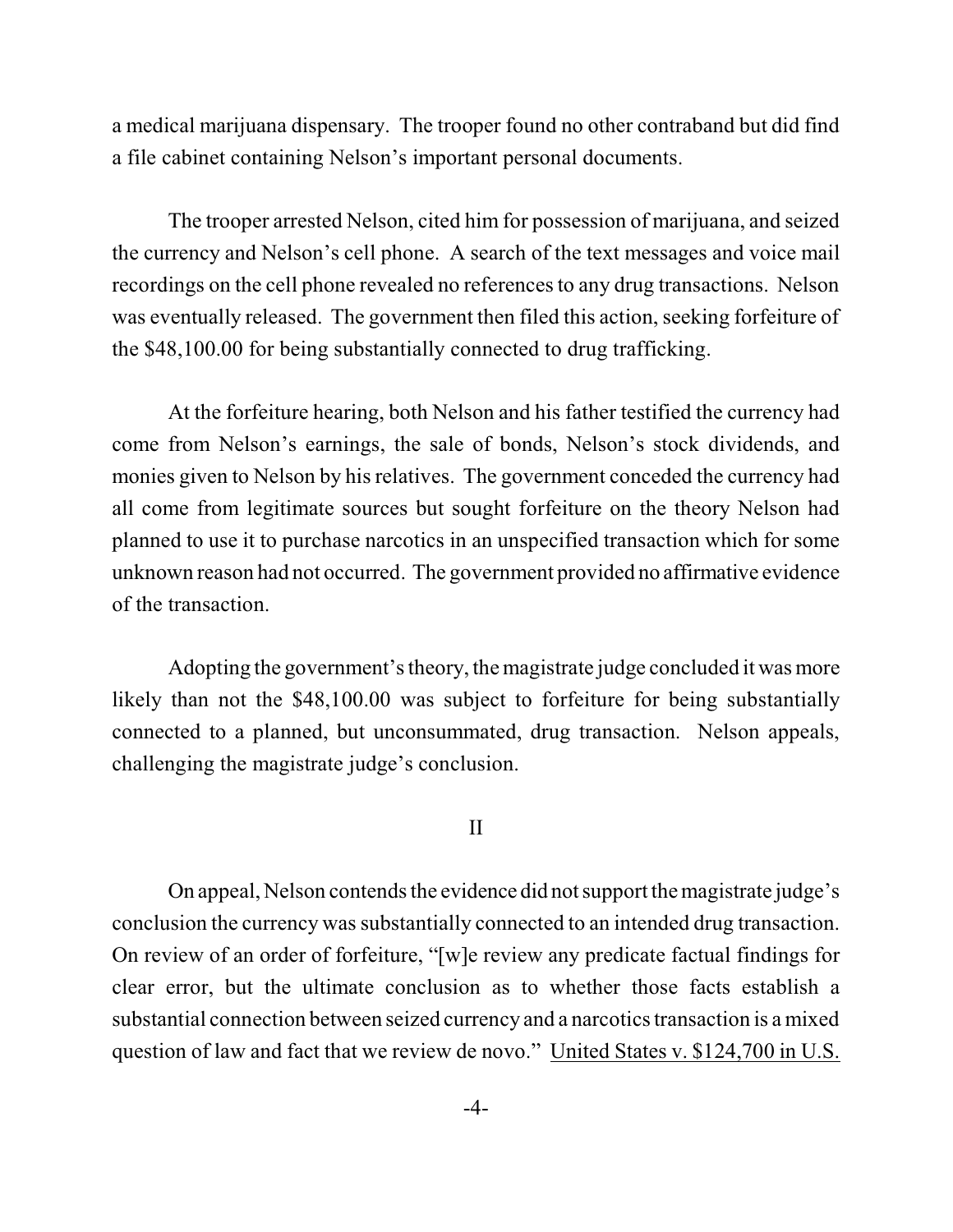Currency, 458 F.3d 822, 825 (8th Cir. 2006) (internal quotation marks and citations omitted). In making this determination, we consider the totality of the circumstances, applying common sense considerations. See United States v. U.S. Currency, in Amount of \$150,660.00, 980 F.2d 1200, 1206 (8th Cir. 1992) (examining the "aggregate of facts" and applying "common experience considerations").

In pertinent part, 21 U.S.C.  $\S$  881(a)(6) sets forth that "all moneys ... intended to be used to facilitate any [drug trafficking crime]" shall be subject to forfeiture. "[F]orfeitures are not favored; they should be enforced only when within both the letter and spirit of the law." United States v. One 1976 Ford F-150 Pick-Up VIN F14YUB03797, 769 F.2d 525, 527 (8thCir. 1985) (quoting United States v. One Ford Coach, 307 U.S. 219, 226 (1939)). The government bears the burden of proving money is subject to forfeiture by a preponderance of the evidence. 18 U.S.C.  $§ 983(c)(1).$ 

The parties do not dispute the facts, only the conclusion to be drawn from them. Nelson contends he intended to use the money to finance his potential relocation to Denver. Nelson argues the facts support his explanation that his travel to Denver was for this purpose and his return was motivated by finding it harder to live on his own than expected and discovering a local ordinance could have led to one of his dogs being seized and put down. The government contends Nelson intended to use the currency for a planned drug transaction, arguing Nelson's travel to Denver and back was for the purpose of obtaining a large amount of marijuana to sell in Milwaukee.

Much of the affirmative evidence in this case could support either party's position. Nelson's travel with a large amount of currency is by itself suspicious. See \$124,700 in U.S. Currency, 458 F.3d at 826. Equally suspicious is the way Nelson bundled the money and carried it in a plastic bag inside his backpack, because doing so is consistent with the possibility of it being drug money. See id. ("[W]e have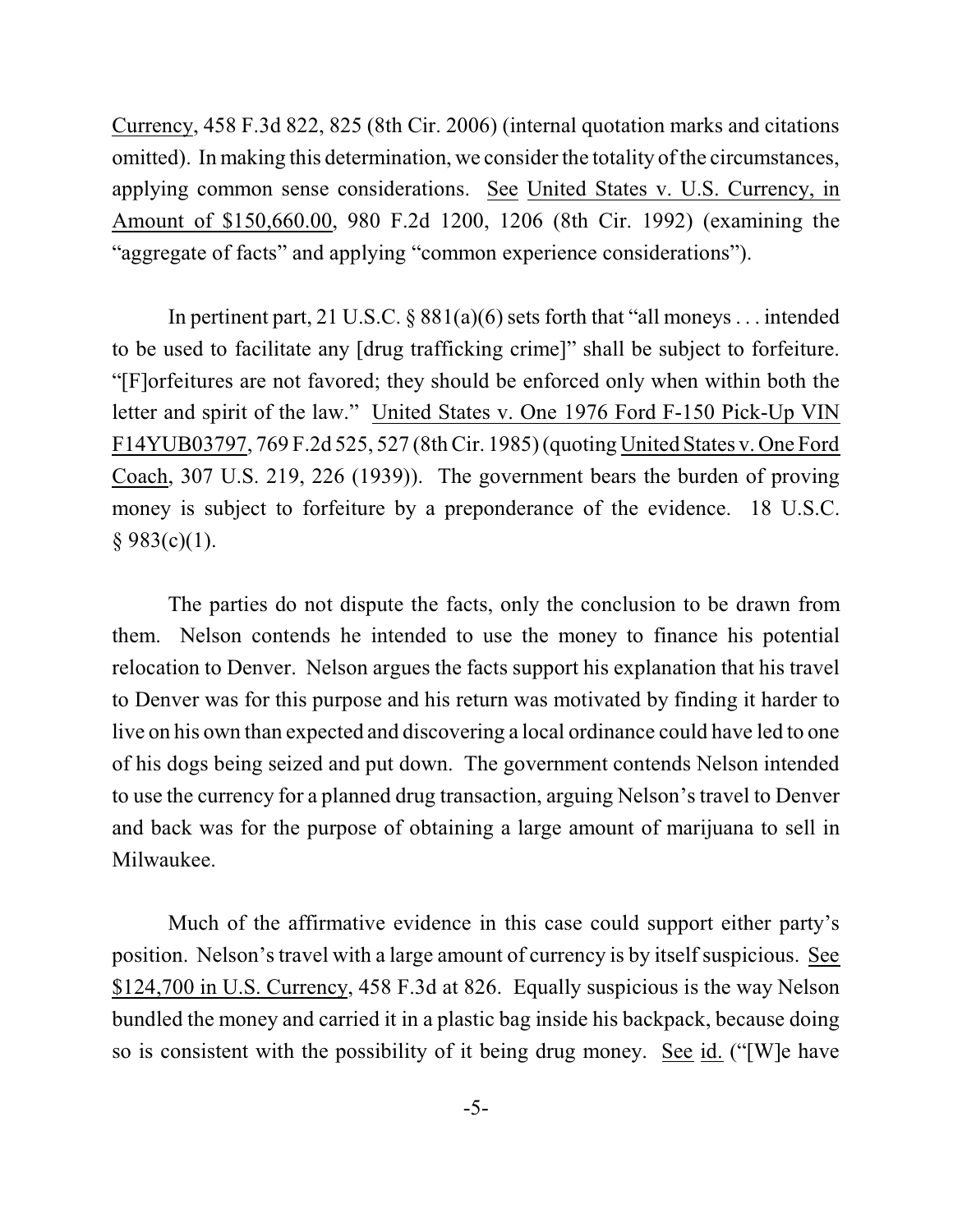adopted the common-sense view that bundling and concealment of large amounts of currency, combined with other suspicious circumstances, supports a connection between money and drug trafficking."). However, there is no dispute the currency came from legitimate sources and we have previously noted "an innocent traveler might theoretically carry more than \$100,000 in cash across country and seek to conceal funds from would-be thieves on the highway[.]" Id. In light of the credible testimony indicating Nelson disdained banks, Nelson merely travelling with a large sum in currency does not by itself weigh more in favor of Nelson intending to use the currency to facilitate drug-trafficking. Nor do the methods of bundling and concealment weigh more heavily in favor of Nelson intending to use the currency to facilitate drug-trafficking. If one were to travel with a large sum in currency, common sense would support having a method of keeping it organized while carrying and concealing it from would-be thieves.

Nelson's route and choice of vehicle could similarly support either party's position. Travel from the Milwaukee area to Colorado and back is equally consistent with a plan to obtain marijuana for transport and sale in Milwaukee as it is with a young man's ultimately unsuccessful attempt to move out of his parent's home and relocate to Denver. Similarly, travelling with an RV makes just as much sense for one who wants to transport a large amount of contraband as it does for one who wants to travel cross country with two dogs for the purpose of relocating.

Nelson's nervousness during the stop is also not particularly favorable to either party's theory. There was credible testimony at the hearing that Nelson was being treated for anxiety at the time of the stop. The nervousness could be also attributed to the presence of the small amount of marijuana in the RV. If anything, it runs counter to common sense to trace Nelson's nervousness during the traffic stop, which occurred while he on his way home from Colorado, to a large scale purchase of Colorado marijuana which did not take place.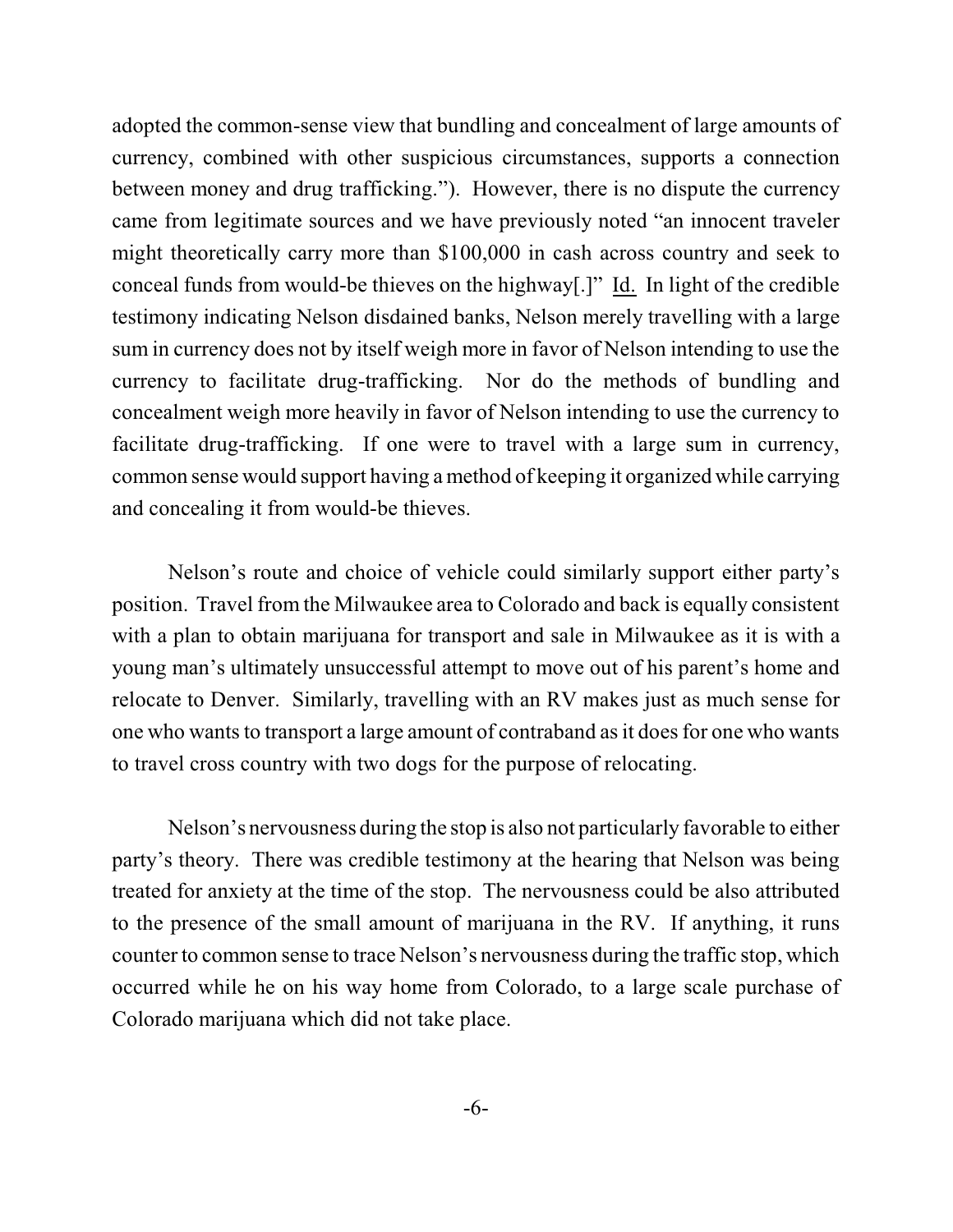Nelson's possession of marijuana and drug paraphernalia could, in other circumstances, weigh in favor of the government's theory. See United States v. \$84,615 in U.S. Currency, 379 F.3d 496, 501 (8th Cir. 2004) (concluding possession of illegal drugs is consistent with drug trafficking). However, the small amount of marijuana and paraphernalia found here were far more consistent with personal use than drug trafficking. In addition, the presence of the file cabinet containing Nelson's important personal documents weighs in favor of the purpose of Nelson's travel being a plan to relocate rather than a plan to obtain a large amount of marijuana and return to Milwaukee.

As noted by the magistrate judge, Nelson's lie to the trooper about snow boarding being his reason for travelling to Colorado weighs against Nelson's credibility. There was no discernable reason for Nelson to offer this lie.<sup>2</sup> The magistrate judge found this to tip the balance in favor of the government's theory. We do not. The flaw in the magistrate's reasoning on this point is concluding it is an "either-or" choice between Nelson's explanation for his travel and the government's, such that if one explanation is doubtful, the other becomes more likely as a result. Had the government provided some affirmative evidence of the drug transaction it speculates that Nelson planned to engage in, this might be the case. However, in the absence of some affirmative evidence of the alleged planned transaction, the effect on Nelson's credibility does not *necessarily* weigh in favor of the government's drug trafficking theory. It merely weighs against the credibility of Nelson's offered explanation. Put another way, Nelson could have been travelling for any reason he would not want to share with law enforcement, e.g., drug trafficking, guns, stalking, stolen goods, or any of a number of unlawful or embarrassing activities. Finding his proffered reason for travel not credible means any other reason is possible. In the

 $2$ Nelson's lies about his criminal history and not having drugs in the RV are, by contrast, readily attributable to the undisclosed drug-related charge having occurred while Nelson was a minor and Nelson wanting to avoid being cited for possession of the small amount of marijuana in the RV.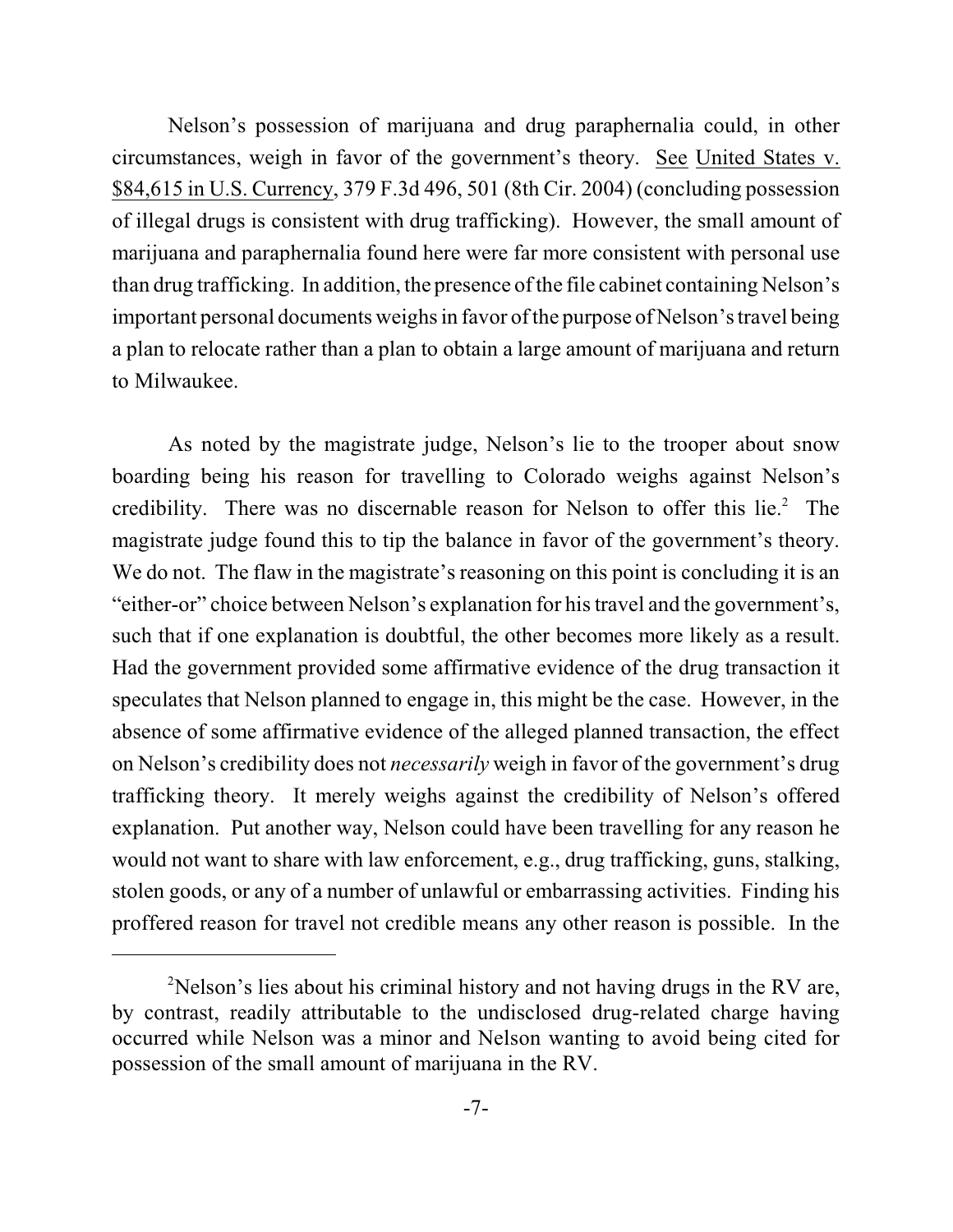absence of any affirmative evidence suggesting it was for drug trafficking, the court would have to speculate to find the drug trafficking explanation more likely than any other.

In the end, this case may be more about what was not found in the RV. As we have noted, the government's theory about Nelson's alleged plan to obtain a large amount of marijuana to sell in Milwaukee is not supported by any affirmative evidence. This is not by itself dispositive. The government need not prove the seized currency is linked to any particular drug transaction. U.S. Currency, in Amount of \$150,660.00, 980 F.2d at 1205. In addition, the government may carry its burden of proof using circumstantial evidence. \$84,615 in U.S. Currency, 379 F.3d at 501; see also United States v. \$117,920.00 in U.S. Currency, 413 F.3d 826, 829 (8th Cir. 2005) (presence of paraphernalia consistent with drug trafficking, drug dog's alert to currency, plus other factors, supports a connection between the money and drug trafficking).

The government's case, however, falls short. As the trooper testified, there are several things missing here which he would typically expect to find if Nelson had been planning to purchase and transport a large amount of drugs cross-country to sell. Nelson's phone, which was seized and examined, contained no texts or voice mail recordings referring to a plan to engage in trafficking. Nelson also had no firearm, the possession of which the trooper testified often goes "hand in hand" with drug trafficking. The marijuana Nelson possessed wassmall, consistent with personal use, and the paraphernalia in his possession was far more consistent with personal use than distribution. In the end, the government's theory about a planned transaction relies on mere speculation rather than circumstantial evidence.

Accordingly, the government has failed to carry its burden to prove it more likely than not that Nelson intended to use the seized currency in a planned drug transaction.